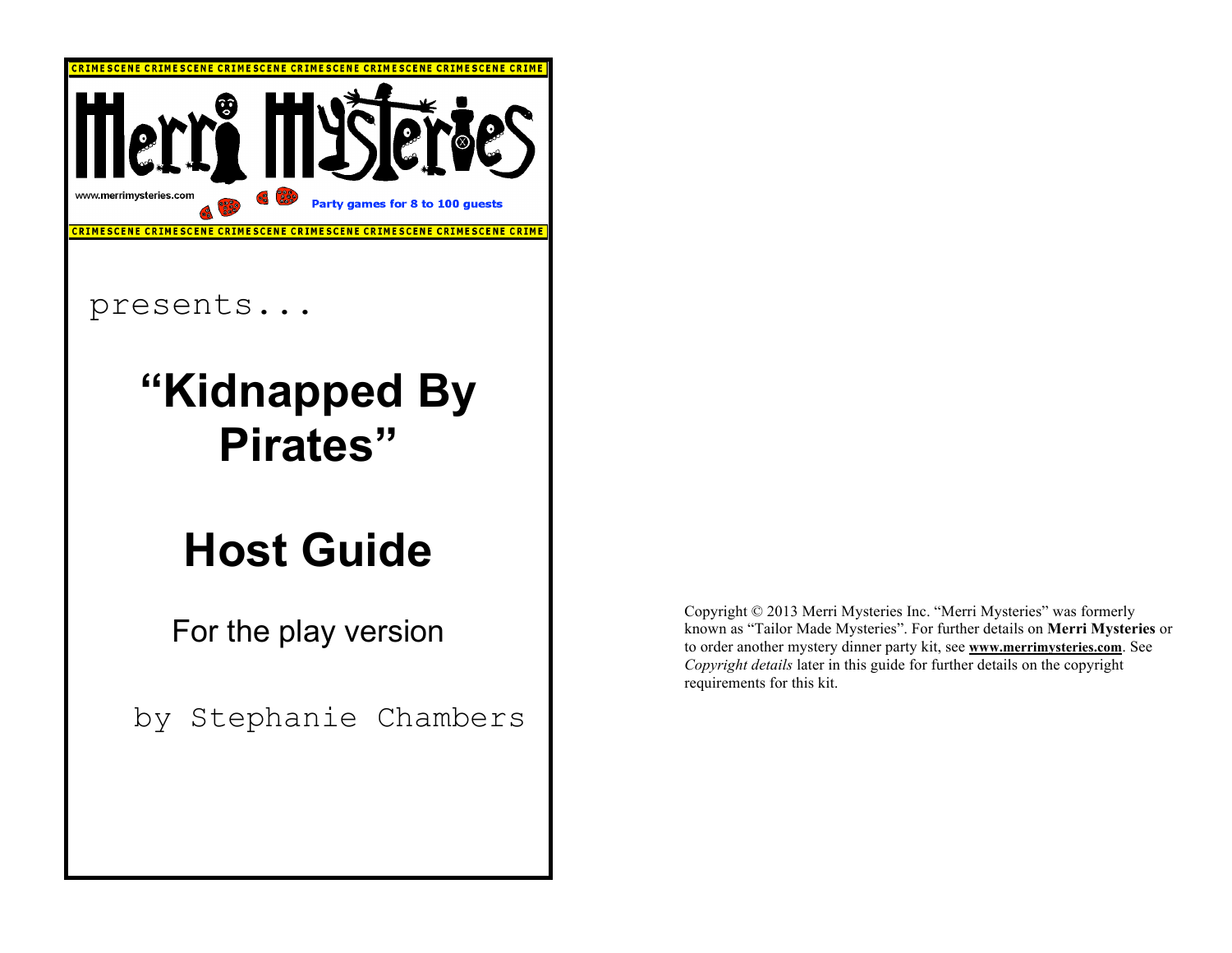# **Host's guide**

It is easy to prepare and run a mystery party. We recommend that as host you should also take a role and participate along with everyone else. With our mysteries, not even the criminal knows who did it. But with a little intelligence and a careful ear for important clues, it is possible to solve the mystery.

#### *Preparing for the party*

- 1 Decide when you will be having the party, where and who will play each role. You should read the description of each character and try to select a role for each guest. Or you may like to give your guests a choice of the roles not yet taken and let them decide for themselves.
- 2 We recommend that you tell your guests to: "Please dress up as your character. Over dressing and going to extremes is highly recommended." We generally find that the more people put into the event, the more fun it is.
- 3 Decide how you want to do the invitations. You can print out the Word or Adobe Acrobat versions and handwrite the details, or you can type in your party details before you print it out. There are versions with four invitations per page or one invitation per page. You can print them in color or black and white or you may like to print them on colored paper.
- 4 Or you could paste the jpg version into an email and add your party details and send this to each guest.
- 5 The invitations refer your guests to read a web page to find out more details about their character (ie their character's description and their dress suggestions). They should try and read the descriptions of all of the suspects before they come to the party. We sometimes hide clues in these. However, they don't need to read the descriptions of the optional characters.
- 6 You may like to have a copy of the suspect pages available at the party in case some guests didn't get time to read them before the party.
- 7 Print out the play.
- 8 Cut each page in two using a guillotine/paper trimmer or scissors. Don't read the play beforehand as it will spoil your enjoyment of the party, and you may spoil everyone else's enjoyment by letting on that you know everything!
- 9 Staple the pages together into a booklet.
- 10 If it says the line may be said by "Anyone", it can be said by one of the optional witnesses. If there are few people playing optional roles, then the suspects should take a turn saying one of these lines, however, they shouldn't say it if it is a question for their character or about their character. You may like to work out beforehand who will say each of these "Anyone" clues and write their character's name next to each one. Try and make sure everyone has a similar number of lines to say.
- 11 The "Who Did It" pages are at the end with a warning beforehand not to read the next section. Fold these unread, put them in an envelope and open it at the end of your party to find out who did it.
- 12 Print a name tag for each guest. You can print them in color or black and white or you may like to print them on thicker or colored paper. Cut these up and have some small safety pins handy.
- 13 Decorate the room just before the party (see *Décor suggestions*).
- 14 Prepare or arrange for food for the event (see *Menu suggestions*).
- 15 Decide whether you are going to have prizes for the party (see *Preparing prizes*). This is optional, but recommended.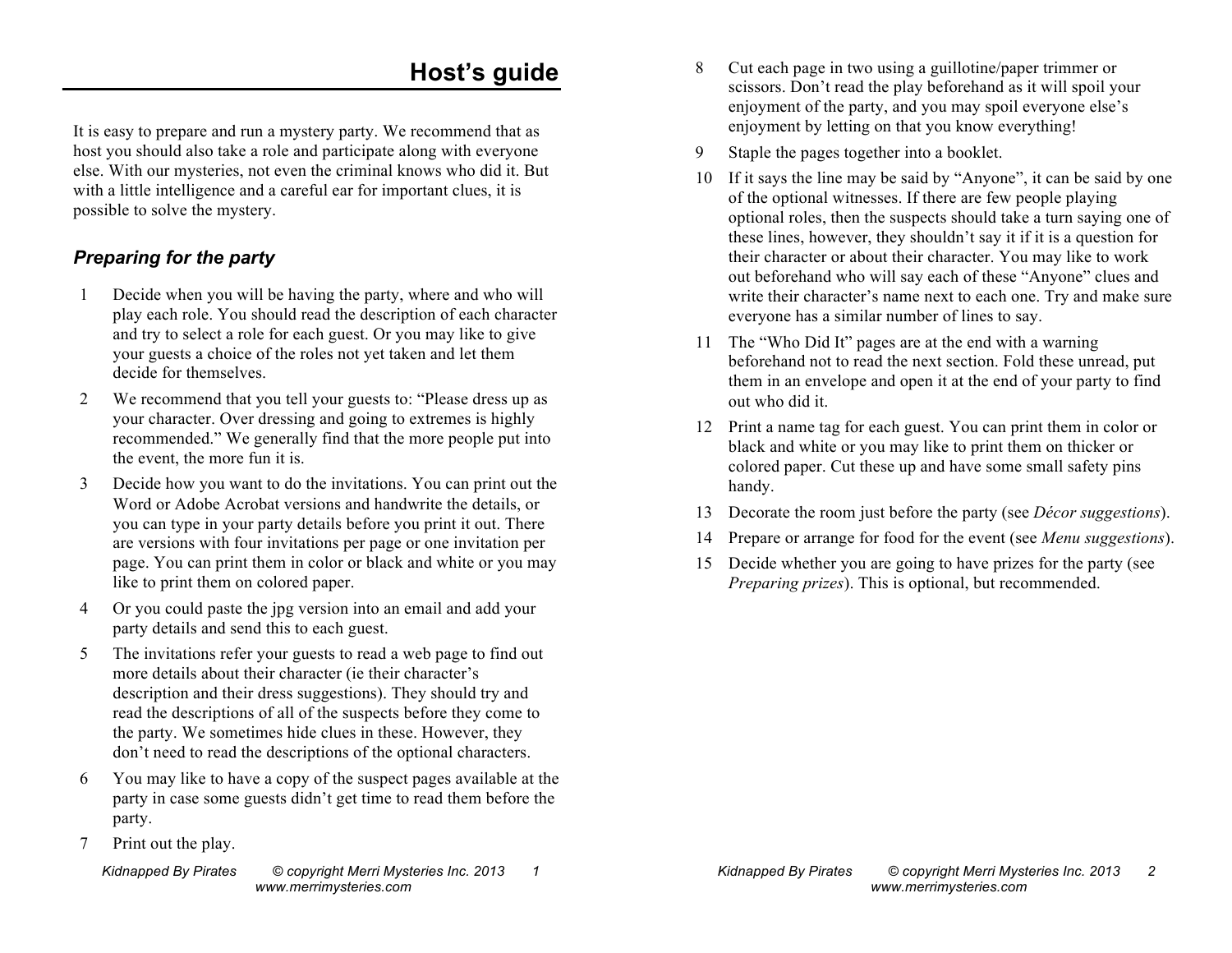#### *Décor suggestions*

These are suggestions you might like to follow to make your place look like a pirate ship:

- have some nets and ropes scattered around
- have a Jolly Roger flag
- stick pictures around of some famous pirates and old pirate ships
- have some skulls and crossbones
- have anchor shapes scattered on the table
- have some barrels scattered around
- create an ocean and sky backdrop
- have some pirate gold treasures and chocolate gold coins
- play the theme song music from some famous pirate movies.

If you are hosting a Halloween party, you may also like to add traditional Halloween decorations such as skeletons and carved pumpkins and dim lighting.

#### *Menu suggestions*

Serve pirate food such as bean soup, chunks of bread and cheese, crackers (hard tack - sea biscuits), chunks of meat. For dessert, serve fried bananas (brown sugar and butter). Search for recipes on the Internet (eg search for "pirate food recipes" or specific recipes on **www.google.com**). Or serve normal party food.

#### *Preparing prizes (optional)*

This is optional, but you may like to have some prizes available to give to the people:

- who guess who did it
- with the best costume.

You can reduce the number of people you have to give a prize to by asking for details as to who, how and why the person did it.

If you do have prizes, you should let people know they exist just after you read out *"The Rules"*.

**Tip:** Don't assume that only one person will guess who did it. It is best to have a prize you can divide up (eg a box of chocolates or a bag or box of Turkish Delights). If no one guesses correctly, divide the prize up amongst everyone.

If you have a color printer and some T-shirt transfers, you may like to download and print out some of our special T-shirt logos (ie "I Guessed Who Did It" and "I Had The Best Costume"). See **http://www.merrimysteries.com/tmm/prizes.htm** for details. These are free to download.

## *Running the party*

We suggest that you run the party as follows:

- 1 Give each guest their name tag and a small safety pin to attach it with.
- 2 When everyone has arrived, read *The Rules* to everyone.
- 3 Have everyone introduce themselves to the group by saying their character's name and a few words about themselves from their description.
- 4 Check that everyone has read the *"The Suspects"* pages. If they haven't, give them a few minutes to read them quickly. There may be important clues in *"The Suspects"* pages.
- 5 Serve the First Course of your meal or have dips available. Generally we don't recommend you continue with the play while people are eating unless you are pressed for time.
- 6 Start Act One of the play. Pass the play booklet around to each person mentioned. If it says "Anyone" can say the line, give it to someone playing one of the optional roles or if you don't have any people playing these roles, give it to someone who hasn't had much to say as long as it isn't about them. You may like to work out beforehand who will say each of the "Anyone" clues and write their character's name next to each one. Make sure everyone reads out all their lines and that everyone participates.
- 7 Serve the Second Course of your meal (if applicable).